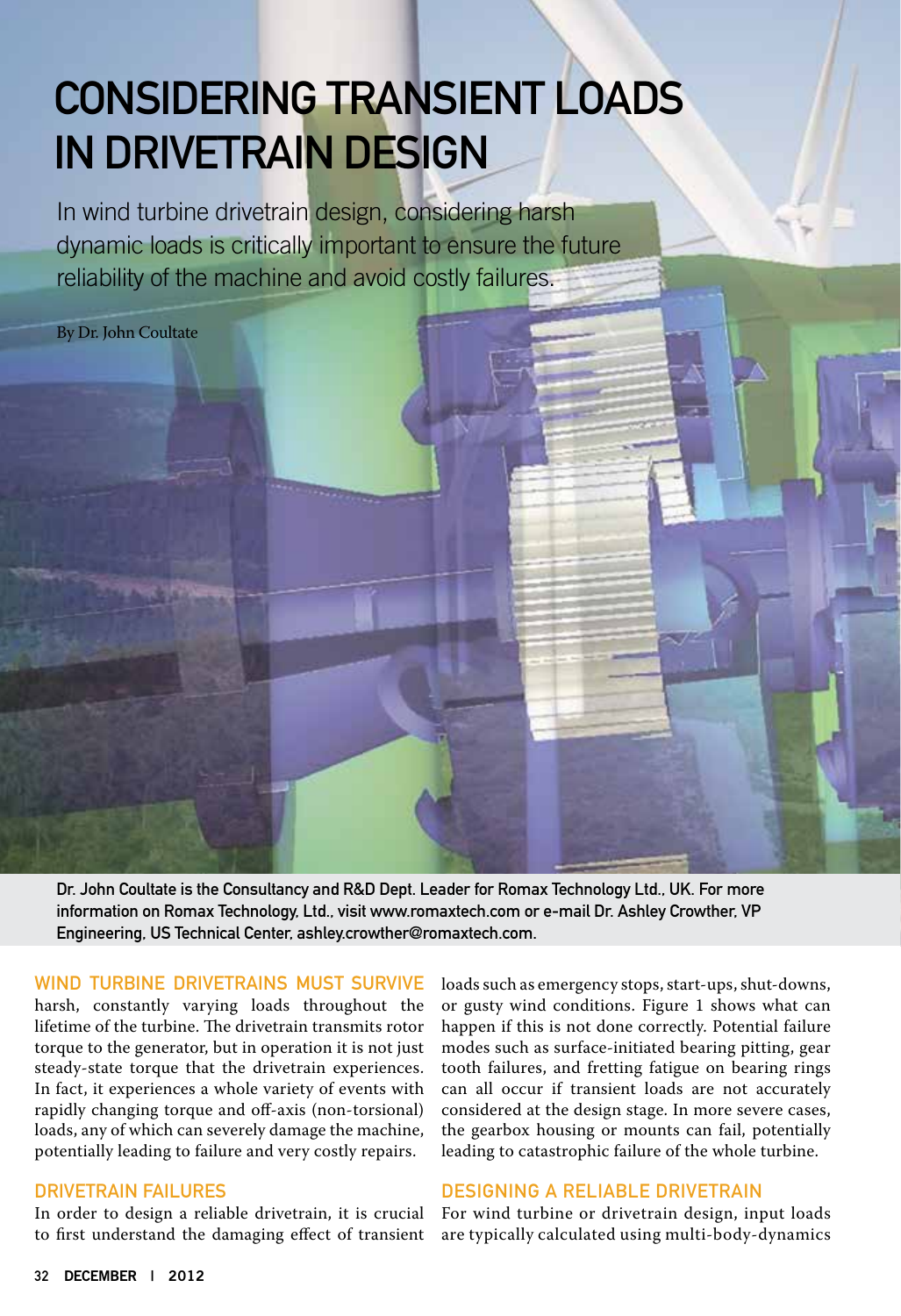



Designing a new drivetrain poses a chickenor-egg conundrum — how can rotor loads be calculated without first having a concept for the turbine and drivetrain? And, conversely, how can a turbine concept be defined without first knowing the loads? This is solved by defining loads in logical stages. For example:



Figure 1: Potential failure modes which can occur due to transient loads – (top) surface-initiated bearing pitting, (middle) gear tooth failure and (bottom) fretting fatigue on

- Concept loads The turbine designer may assume these based on previous experience on turbines of similar type/power rating, or may be scaled up from experience on smaller turbines.
- Preliminary design loads These loads are calculated based on initial concepts for the drivetrain, rotor, tower, electrical system, controller, etc.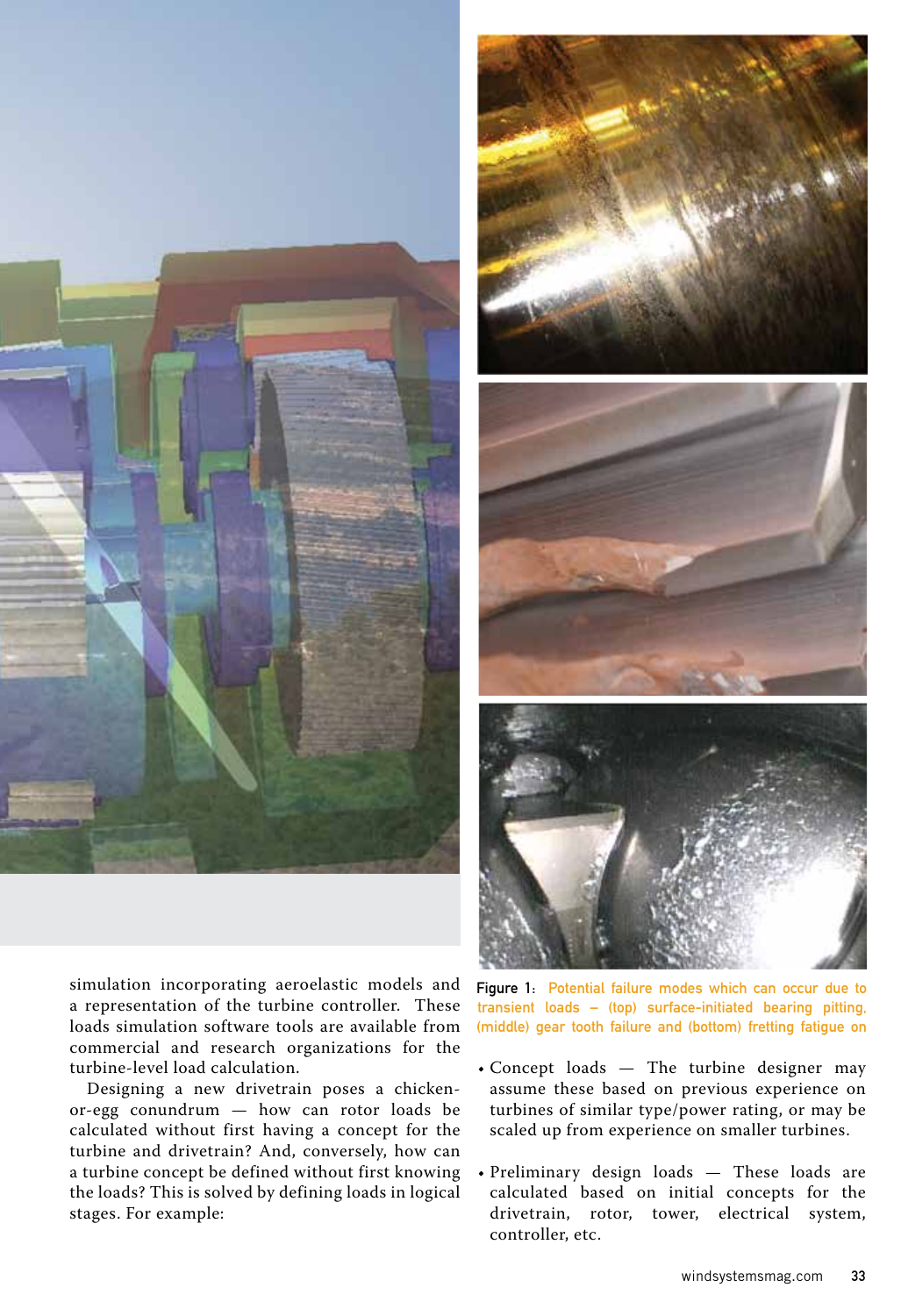• Detailed design loads — These<br>loads are calculated using are calculated using<br>ed concepts for all finalised concepts for turbine components and are used for type certification and component certification.

Accurate turbine-level loads aren't the only thing required for reliable drivetrain design. The methods for analyzing and considering these loads are critical. Slowly varying fatigue loads and static extreme loads are analyzed using standard methods (e.g. ISO 6336 for gear rating, ISO 281 for bearing rating, DIN 743 for shaft rating, etc.) in accordance with<br>certification requirements. requirements. For these rating methods, it is essential to consider the behavior of the whole drivetrain, not just the gears and bearings in isolation. Previous studies have shown the importance of including structural flexibility and component-level deflections in these calculations [1]. A RomaxWIND simulation model like that shown in Figure 2 allows the whole drivetrain to be analyzed using a single model, incorporating detailed nonlinear bearing models, advanced gear contact models, and flexible representations of shafts and housings. These methods have recently been applied successfully in the design and development of Romax's latest 6MW Butterfly drivetrain platform, shown in Figure 3.

### Transient events

Although most wind turbines spend the majority of time running at rated load or at idle, it is widely recognised that damage can occur during short duration transient events such as start ups, shut downs and emergency stops. Figure 4 shows an example of the drivetrain high-speed shaft torque measured during an emergency stop. For events such as this, peak loads can be



Figure 2: A RomaxWIND drivetrain model used for analysis of fatigue loads and static extreme loads.



Figure 3: Romax's 6 MW ButterflyTM drivetrain platform design.



Figure 4: Measured High Speed Shaft (HSS) torque during an emergency stop event on a 2 MW wind turbine.

analysed using industry standard methods for gear and bearing rating but these only capture part of the story. Standard methods consider the effect of a static To understand the potentially

extreme load but do not consider in detail rapid changes in acceleration or gear impacts that occur during torque reversals.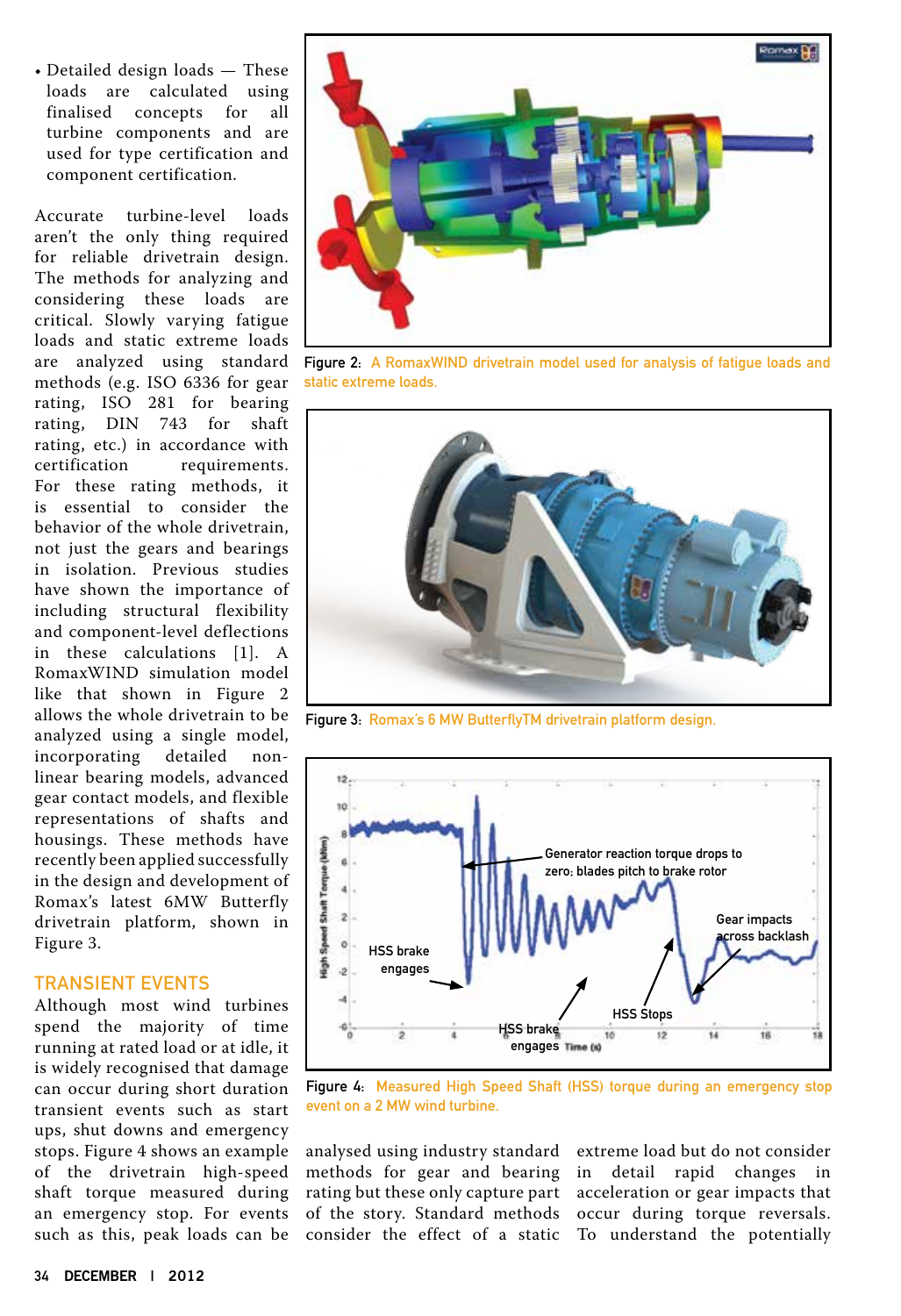| Component                        | Moment of<br>inertia (kg m <sup>2</sup> ) | Ratio to Main<br>Shaft | Moment of inertial<br>referred to main<br>shaft (kg m <sup>2</sup> ) | Percentage of total<br>referred inertia (%) | Over 99% of the total<br>drivetrain moment of |
|----------------------------------|-------------------------------------------|------------------------|----------------------------------------------------------------------|---------------------------------------------|-----------------------------------------------|
| Rotor (blades, hub)              | 9,258,681.0                               | 1.0                    | 9,258,681.0                                                          | 87.372<br>سبھ                               |                                               |
| Generator                        | 92.0                                      | 107.9                  | 1,071,184.2                                                          | 10.109                                      | inertia is from rotor.                        |
| <b>Brake and coupling</b>        | 14.5                                      | 107.9                  | 168,478.6                                                            | 1,590                                       | generator, brake and                          |
| Gearbox - Intermediate stage     | \$6.2                                     | 29.9                   | 50,347.4                                                             | 0.475                                       | coupling                                      |
| Gearbox - Stage 2 planet gears   | 19.1                                      | 15.0                   | 21,719.2                                                             | 0.205                                       |                                               |
| Gearbox - High speed stage       | 0.8                                       | 107.9                  | 9,361.2                                                              | 0.088                                       |                                               |
| Gearbox - Stage 2 planet carrier | 277.1                                     | 5.7                    | 9,088.7                                                              | 0.086                                       | Less than 1% of the total                     |
| Gearbox - Stage 2 sun gear       | 4.0                                       | 29.9                   | 3,576.9                                                              | 0.034                                       | drivetrain moment of inertia                  |
| Gearbox - Stage 1 planet carrier | 1,766.0                                   | 1.0                    | 1,766.0                                                              | 0.017                                       | comes from all other                          |
| Gearbox - Stage 1 planet gears   | 43.6                                      | 2.5                    | 1,378.9                                                              | 0.013                                       |                                               |
| Main shaft                       | 939.1                                     | 1.0                    | 939.1                                                                | 0.009                                       | components                                    |
| Gearbox - Stage 1 sun gear       | 9.5                                       | 5.7                    | 310.6                                                                | 0.003                                       |                                               |
|                                  |                                           |                        | <b>TOTAL</b> =                                                       | 100%                                        |                                               |

Table 1. Data from a 2MW wind turbine drivetrain showing the contribution of each drivetrain component to the total moment of inertia.



Figure 5: The most significant moments of inertia in a conventional geared drivetrain.

damaging effect of these factors we must use more advanced gear analysis methods.

### Detailed drivetrain time-domain simulation – when is it not needed?

The key property to consider in drivetrain timedomain simulation and load calculation is the rotational inertia of each drivetrain component. This is a measure of the component's resistance to change in its state of motion. Components with small moments of inertia can generally be ignored from models used for load calculation but components with large moments of inertia must be considered.

A conventionally geared drivetrain is made up from a number of rotating parts, from the rotor through to the generator, as shown in Figure 5. When drivetrain loads and behavior are calculated during the design process, it is vital that the correct inertias are considered and this is especially important when considering gearbox loads during transient events, such as the emergency stop event shown in Figure 4.

Table 1 shows the contribution of each drivetrain component to the total moment of inertia for a 2MW wind turbine drivetrain. The key conclusion is that over 99% of the total drivetrain moment of inertia is from the rotor, generator, brake, and high-speed shaft coupling, with less than 1% of the total inertia coming from all other components.



Figure 6: A detailed mathematical model is used to analyze gear stress in the time-domain during a gear impact event.

This means that it is reasonable to ignore the small inertias in the gearbox components (e.g. gears and planet carriers) when calculating turbinelevel loads and behavior. In fact, this assumption is commonly made across the industry for turbine load calculation.

It is a common misunderstanding that high fidelity time-domain gearbox models are required for accurate load calculation. This is not true because the small inertias of components inside the gearbox are swamped by the large inertias from the rotor, generator, and high-speed shaft brake and coupling.